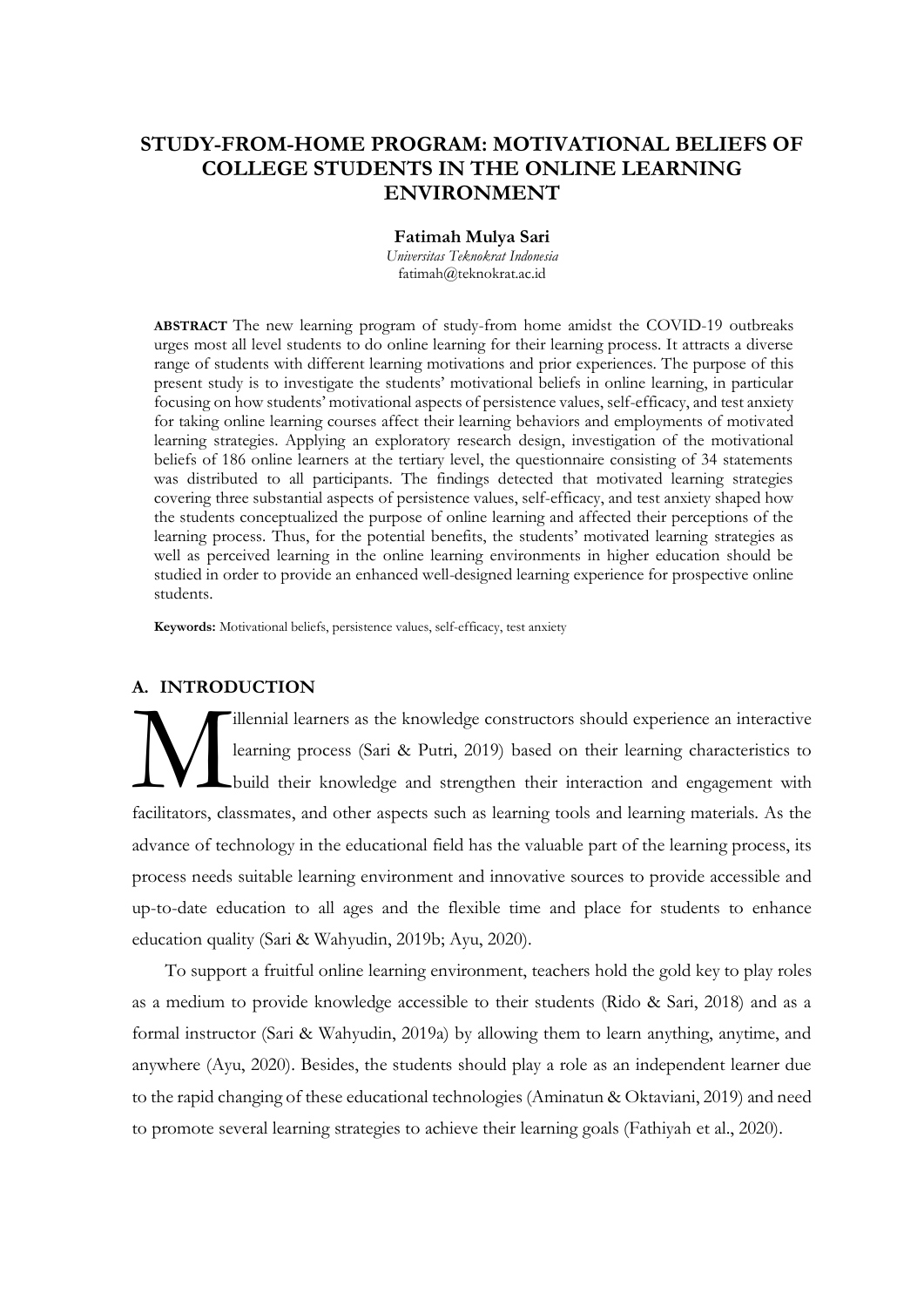### **Volume 7, Number 02, December 2021**

The implementation of online learning is in an encouraging stage since some universities have integrated it as the new form of learning innovation to provide learning opportunities and promote the diverse needs in the learning process (Littlejohn et al., 2016), especially in the pandemic Covid-19. It is a good time for English teachers and students to enhance and modernize teaching skill by adopting the technology, such as digital platforms. Besides, the nature of online learning that allows registered learners to enroll in the course leads to diversity in motivations among learners (Kizilcec et al., 2013). Thus, online learning has received much attention from educators and the government for their great potential to maximize the learning process during the time of disruptive (Mujtaba et al., 2021).

Further research is required, which focuses not only on the effectiveness of online learning but also for the user perceptual that can support the successful online learning process. It also needs to be studied to reflect how students view their online learning experiences to detect areas for the development and improvement of online learning. The concern on the success of the online learning process leads this present study to investigate the motivational beliefs of students in college students during their engagement in online learning courses. The discussion is based on the information gauged from the questionnaire and interview.

#### **B. REVIEW OF LITERATURE**

In the present situation of Covid-19 pandemic, online learning becomes the best choice for all education institutions to continue teaching and learning process. Several aspects such as online learning objectives, the preparation and delivery of teaching-learning materials, online teaching styles, online interaction between teacher and students, and effective feedback during online learning and online discussion in synchronous and asynchronous sessions have to be considered equivalently by teachers before implementing online learning. On the other side, students need to obtain suitable online learning platforms, online learning activities for their language proficiency, assignments or projects, and proper feedback from teacher.

Moreover, motivation in the related study is defined in terms of achieving learning goals and self-efficacy. According to Clayton et al. (2010), achievement learning goals reflect on the concerned with the reasons why the students engage in academic-related tasks. Then, selfefficacy is another aspect of the motivational construct in which the students find that they have a learning ability to accomplish a specific task during the course. Self-efficacy might affect student's thought patterns, determine student's motivation level, and dominate student's emotional reactions (Bandura, 1997).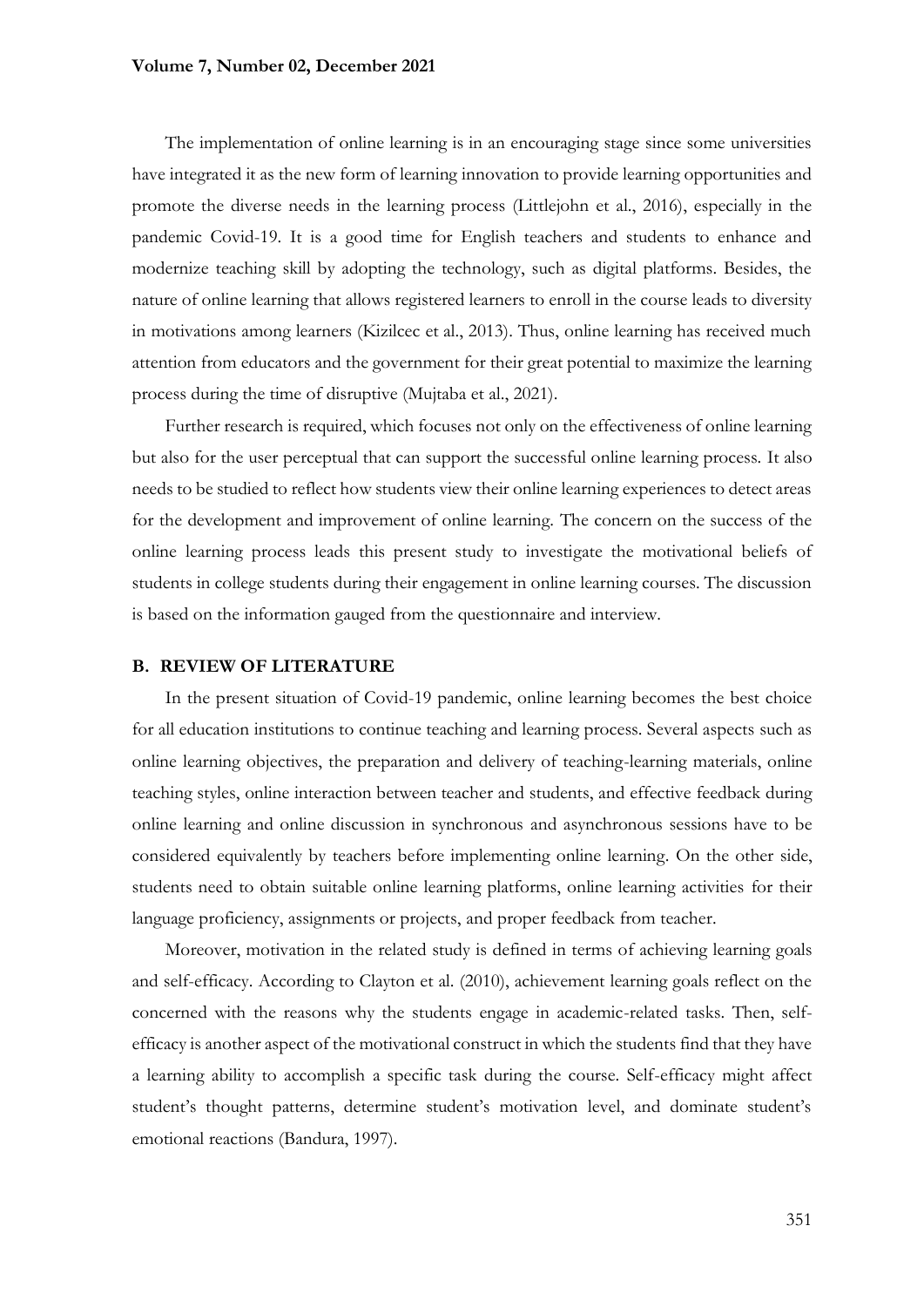Motivated learning strategies have essential roles in remote teaching and learning. By using proportional learning strategies such as affective, memory, social, metacognitive, cognitive, and compensation language learning strategies, they help students to achieve their learning objectives (Putri & Sari, 2020; Fathiyah et al., 2020). Students have to, individually, determine when they start to engage in online courses, how they engage with them, and with what content and activities they engage (Milligan & Littlejohn, 2014; Sari & Oktaviani, 2021).

## **C. METHOD**

### **Respondents**

To investigate the purpose of this study, an exploratory research design was adopted. The subjects were chosen by using purposive sampling due to obtaining the data as much as possible through some sources to the needs and purposes. They were 186 undergraduate students from English major who joined more than 10 online learning courses during the educational emergency conditions they were facing recently due to the uncertainty surrounding the outbreak of the new pandemic.

### **Instruments**

The data were collected from questionnaires and interviews. The length time of collecting research data was at least six months, end of February to August 2020, since the announcement of the study-from-home program, suggested by the Indonesian Government. The questionnaire was designed to gauge the students' motivational beliefs. There were three aspects of motivational items. These aspects were persistence values, self-efficacy, and test anxiety. The statements on the questionnaire were 34 items, including 21 statements for the persistence values aspect, 9 statements for self-efficacy aspect, and 4 statements for the test anxiety aspect. This questionnaire was created in a Google Form, then, it was distributed to all participants through WhatsApp Group. On the other side, a semi-structured interview with open-ended questions was conducted online via ZOOM, an online meeting application. A total of 35 participants were asked 15 questions about motivating learning strategies to obtain their insights into certain occurrence as the basis for further inquiry.

## **Procedures**

This study was carried out in several steps. The first step of this study was to choose and determine the research object and subjects. The researcher selected a population consisting of research object and subjects using purposive sampling technique from the second semester students from English department. After that, the process of collecting data and data sources started from distributing questionnaires and doing interview. Then, the researcher analyzed the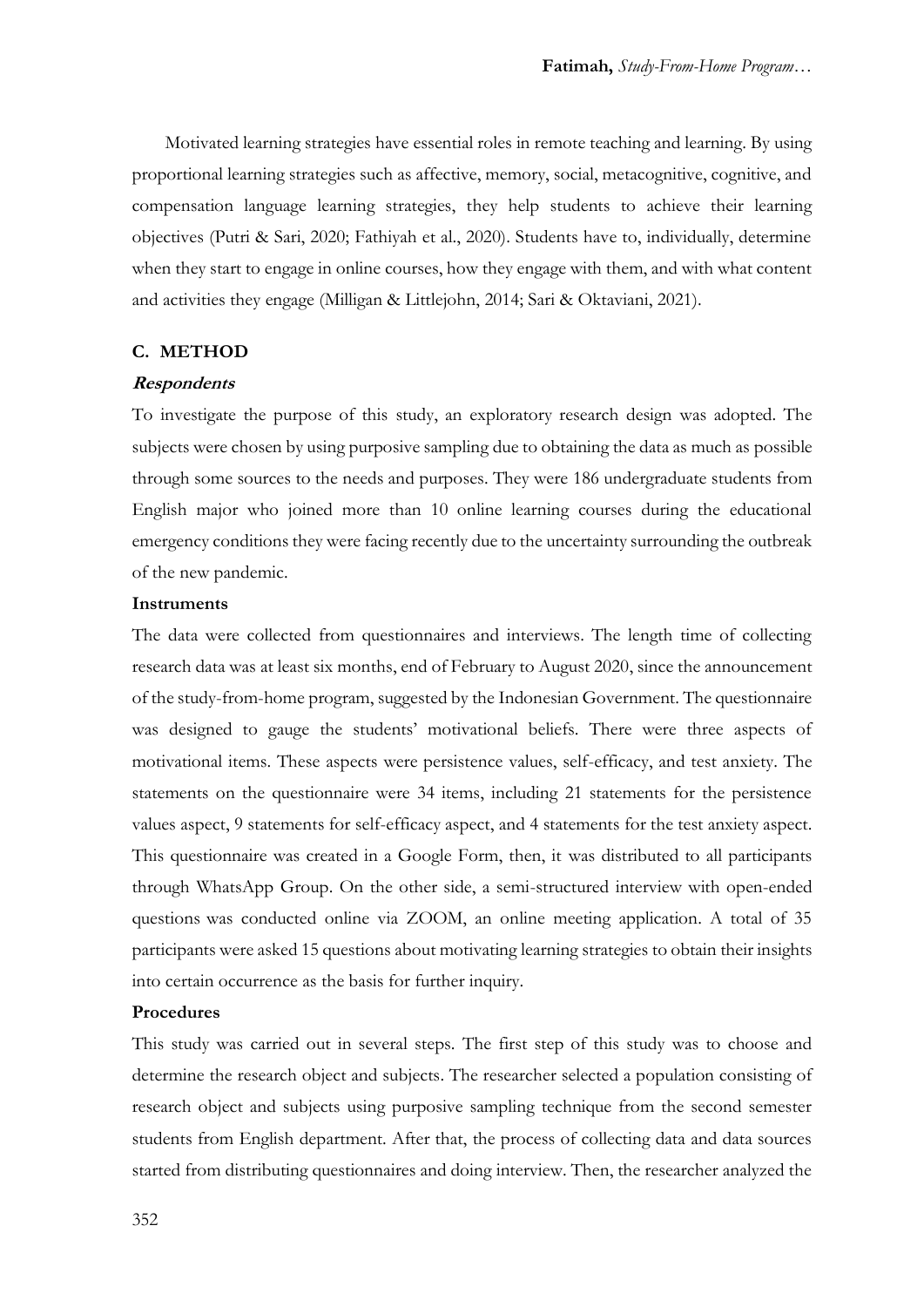data qualitatively and described in the descriptive form. Lastly, the research report was written from the research results to explore the formulation of the research problems that had been answered.

# **Data analysis**

Questionnaire data were interpreted using the level of strongly disagree (1.00-1.80), disagree (1.81-2.60), neutral/moderate (2.61-3.40), agree (3.41-4.20), and strongly agree (4.21-5.00). Then, these data were analyzed using mean score and standard deviation (SD). Meanwhile, the result of interview were transcribed and analyzed using a narrative analysis to highlight essential points of interview respondents' responses.

# **D. FINDINGS AND DISCUSSION**

# **Students' motivational beliefs**

This present study was conducted to investigate the students' motivational beliefs for their experiences in attending online learning courses. This section discusses the results of this study.

To gauge the students' perceptions of their motivational beliefs in doing online learning activities, three main aspects strengthen the results – persistence values, self-efficacy, and test anxiety. The findings revealed that most students use these three aspects as their motivating learning strategies.

| <i>Aspects</i>     | mean |
|--------------------|------|
| Persistence values | 5.33 |
| Self-efficacy      | 5.11 |
| Test anxiety       |      |

Table 1: Students' motivational beliefs

Table 1 highlights the average score of each aspect. There are three essential aspects to show the students' motivational beliefs in this study. The result showed that all aspects were rather equally applied by the students at the tertiary level. Furthermore, each aspect of students' motivational beliefs was analyzed to find out which typical aspects frequently considered by the students.

# **Persistence values**

The results of persistence values aspects were displayed in table 2. There were 21 statements. The questionnaire analyses are as follows:

| a wojec wy totologiem is celebratic the theory to celebratic state in the state of the control |      |      |
|------------------------------------------------------------------------------------------------|------|------|
| <b>Statements</b>                                                                              | mean | sd   |
| I tell myself not to worry when things are difficult.                                          | 5.67 | 1.03 |
| I try not to worry about the possibility of doing worse than I want.                           | 5.20 | 1.19 |
| I try to persuade myself not to worry about the mistakes I make.                               | 4.74 | 1.42 |
| I try not to worry about the possibility of getting things wrong.                              | 4.72 |      |

Table 2: Students' perceptions of their persistence values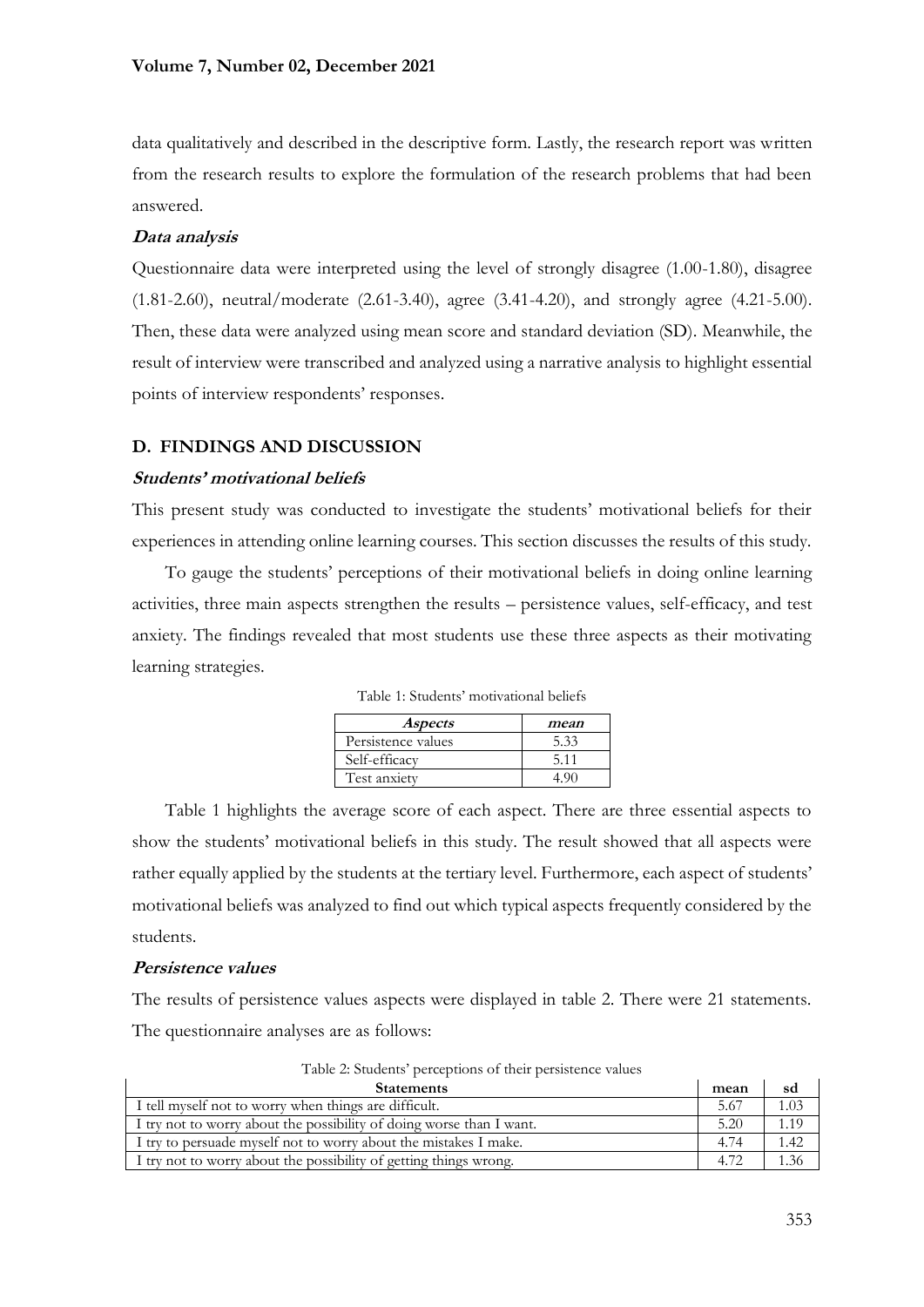| When I am feeling anxious about how things are going, I tell myself that things will work   | 5.49 | 1.17 |
|---------------------------------------------------------------------------------------------|------|------|
| out alright.                                                                                |      |      |
| When I am feeling bored studying for this online course, I force myself to pay attention to | 5.16 | 1.37 |
| it.                                                                                         |      |      |
| When my mind begins to wander during a learning session for this online course, I make a    | 5.39 | 1.12 |
| special effort to keep concentrating.                                                       |      |      |
| When I begin to lose interest in this online course, I push myself even harder and increase | 5.21 | 1.28 |
| my studying effort.                                                                         |      |      |
| I work hard to do well in this online course even if I don't like what I have to do.        | 5.45 | 1.14 |
| Even when materials in this online course are dull and uninteresting, I manage to keep      | 5.62 | 1.11 |
| working until I finish.                                                                     |      |      |
| I prefer challenging classwork so I can learn new things.                                   | 5.17 | 1.32 |
| I need to learn what is being taught in this online course.                                 | 5.62 | 1.09 |
| I like what I am learning in this online course.                                            | 5.09 | 1.20 |
| I think I will be able to use what I learn in this online course in other classes.          | 5.13 | 1.14 |
| Even when I do poorly on a test, I try to learn from my mistakes.                           | 5.78 | 1.09 |
| I often choose paper topics. I will learn something from even if they require more work.    | 4.89 | 1.18 |
| I think that what I am learning in this online course is useful for me to know.             | 5.60 | 1.06 |
| I think that what we are learning in this online course is interesting.                     | 5.08 | 1.17 |
| Understanding this subject is important to me.                                              | 5.89 | 1.01 |
| I work hard to get a good grade even when I don't like a class.                             | 5.73 | 1.21 |
| I ask myself questions to make sure that I know the material I have been studying.          | 5.25 | 1.24 |

From the questionnaire analysis on the students' perception of their persistence values, the highest mean score of persistence values aspect was 5.89 with SD=1.01, for statement "understanding this subject is important to me". Most students tended to think that understanding the online learning course was important to them. The lowest mean score of persistence values aspect was 4.72 with SD=1.36, for the statement "I try not to worry about the possibility of getting things wrong". The persistence values table generally describes the condition in which the students encourage themselves not to think about learning problems such as finding an uninteresting topic, reading difficult learning materials, the possibility of doing mistakes, feeling bored, and lost concentration for studying online that might happen in their way of learning. Thus, they attempt themselves to find the best way to overcome the possibility of learning problems by realizing the importance of learning material comprehension.

To strengthen the results of the students' perceptions of their persistence values during online learning courses, they were randomly interviewed online. They were asked questions about their opinions and responses towards their thinking of being worried when joining the online learning courses. The extracts are as follows:

*NF Actually, my determination to learn all subjects via online learning systems on our campus is high. I think, as long as I can read all materials given by my lecturers and they give spare time to accomplish all tasks, I will not worry about my learning process.*

*MB .... I commit myself that I will not be lazy to attend online learning. If I find something difficult, I directly texted my lecturer and my friends for help...*

*DG Something that makes me worry is unstable connections rather than difficult topics. When I got a bad connection, I lost my interest and can cause me to become lazy to download the material which should be read.*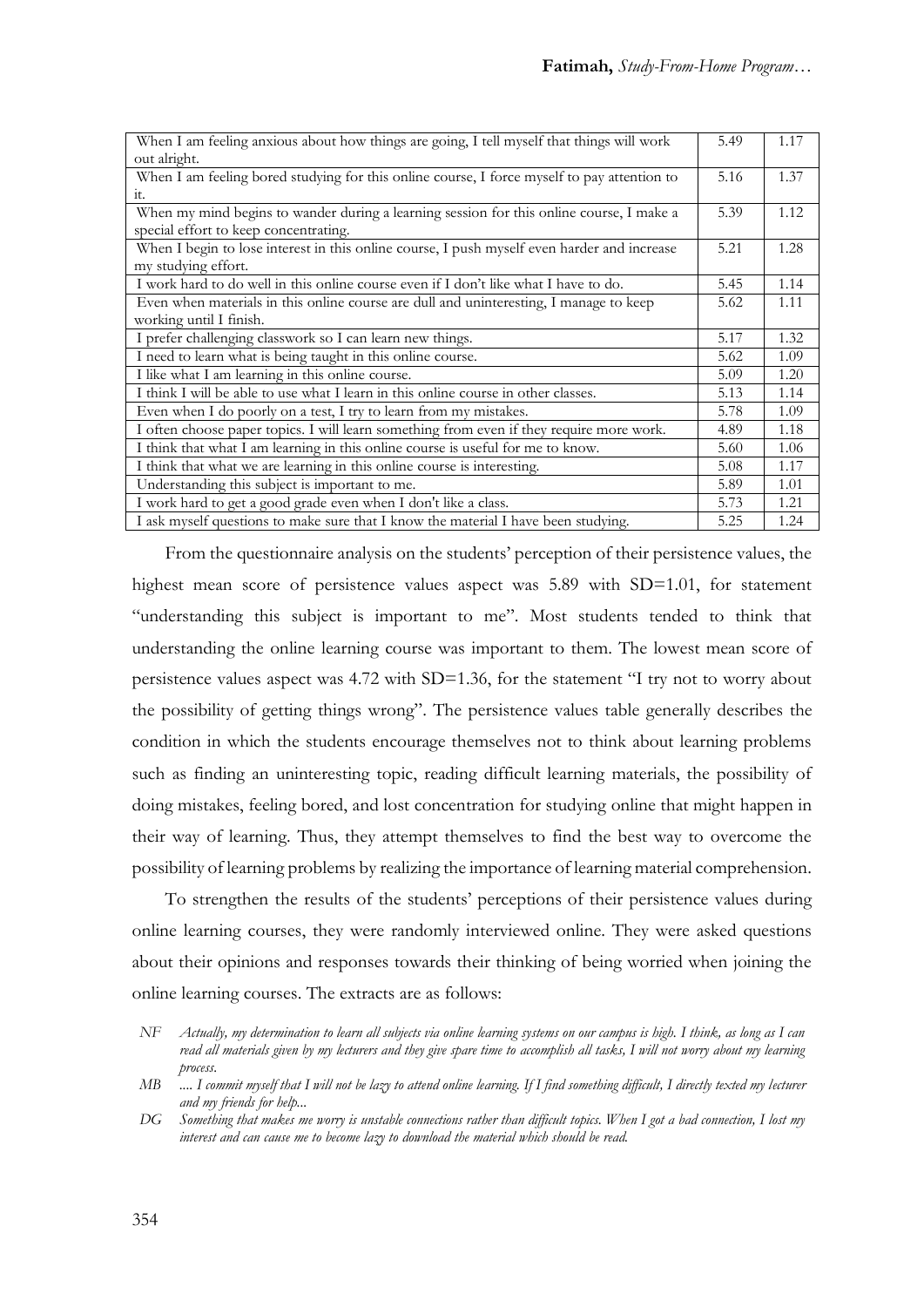# **Volume 7, Number 02, December 2021**

- *SM* ... I don't like some subjects that burden me to read a lot of materials and give me so many assignments. But go back to my *goal, I have to push away my dislike things to get a good grade at the end of the semester. I push myself to attend all meetings when I remember my learning goals.*
- *BD When it starts difficult, I have to think about a good score. It boosts me to pursue my learning goals.*
- *VQ I need to inhale and exhale when I start bored with online learning activities. I'd like to say thank you to all my classmates in WhatsApp Group who always hand in hand give abundant support.*

### **Self-efficacy**

There were nine statements of the self-efficacy aspect. The result of the questionnaire analysis was shown in table 3.

| Table 3: Students' perceptions of their self-efficacy                                 |      |       |
|---------------------------------------------------------------------------------------|------|-------|
| <b>Statements</b>                                                                     | mean | sd    |
| Compared with other students in this online course, I expect to do well.              | 5.33 | 1.16  |
| I'm certain I can understand the ideas taught in this online course.                  | 5.16 | 1.05  |
| I expect to do very well in this online course.                                       | 5.59 | 1.16  |
| Compared with others in this online course, I think I'm a good student                | 4.73 | 1.22. |
| I am sure I can do an excellent job on the problems and tasks                         | 5.25 | 1.07  |
| assigned for this online course.                                                      |      |       |
| I think I will receive a good grade in this online course.                            | 5.31 | 1.13  |
| My study skills are excellent compared with others in this online course.             | 4.65 | 1.23  |
| Compared with other students in this online course, I think I know a great deal about | 4.71 | 1.17  |
| the subject.                                                                          |      |       |
| I know that I will be able to learn the material for this online course.              | 5.30 | 1.07  |

The result on table 3 described that the highest score was in the statement of "I expect to do very well in this online course" with mean score=5.59 and SD=1.16. The lowest mean score was 4.65 with SD=1.23, for the statement "My study skills are excellent compared with others in this online course". According to the self-efficacy table, the results show that the students claimed confidence in their capability to do good learning performance and control their learning motivation. It can be stated that they have already known how well they could execute the online learning courses. It is also stated from the extracts of the interview result, as follows:

- *ST I sometimes talk to my self that I have to be better than others in learning...*
- *CW I'm so confident in joining online learning because I know I'm not lazy to learn and read the materials from my lecturers.*
- *NN I always say "you are a good learner" on my mind. Hehe...*
- *LM I think I can compete with each other and I'm sure I can handle difficult things in my online learning process.*
- *KN My classmate often gives me support and why don't I struggle a lot to gain a good score. I'm sure I have good ability and a fast learner.*

# **Testing anxiety**

The result of the questionnaire analysis related to testing anxiety aspect was shown in table 4, as follows:

Table 4: Students' perceptions of their test anxiety

| <b>Statements</b>                                                                  | mean | sd   |
|------------------------------------------------------------------------------------|------|------|
| I am so nervous during an online test/post-test in the online forum that I cannot  | 5.13 | 1.39 |
| remember the facts I have learned.                                                 |      |      |
| I have an uneasy, upset feeling when I take an online test/post-test in the online | 4.60 | 1.41 |
| torum.                                                                             |      |      |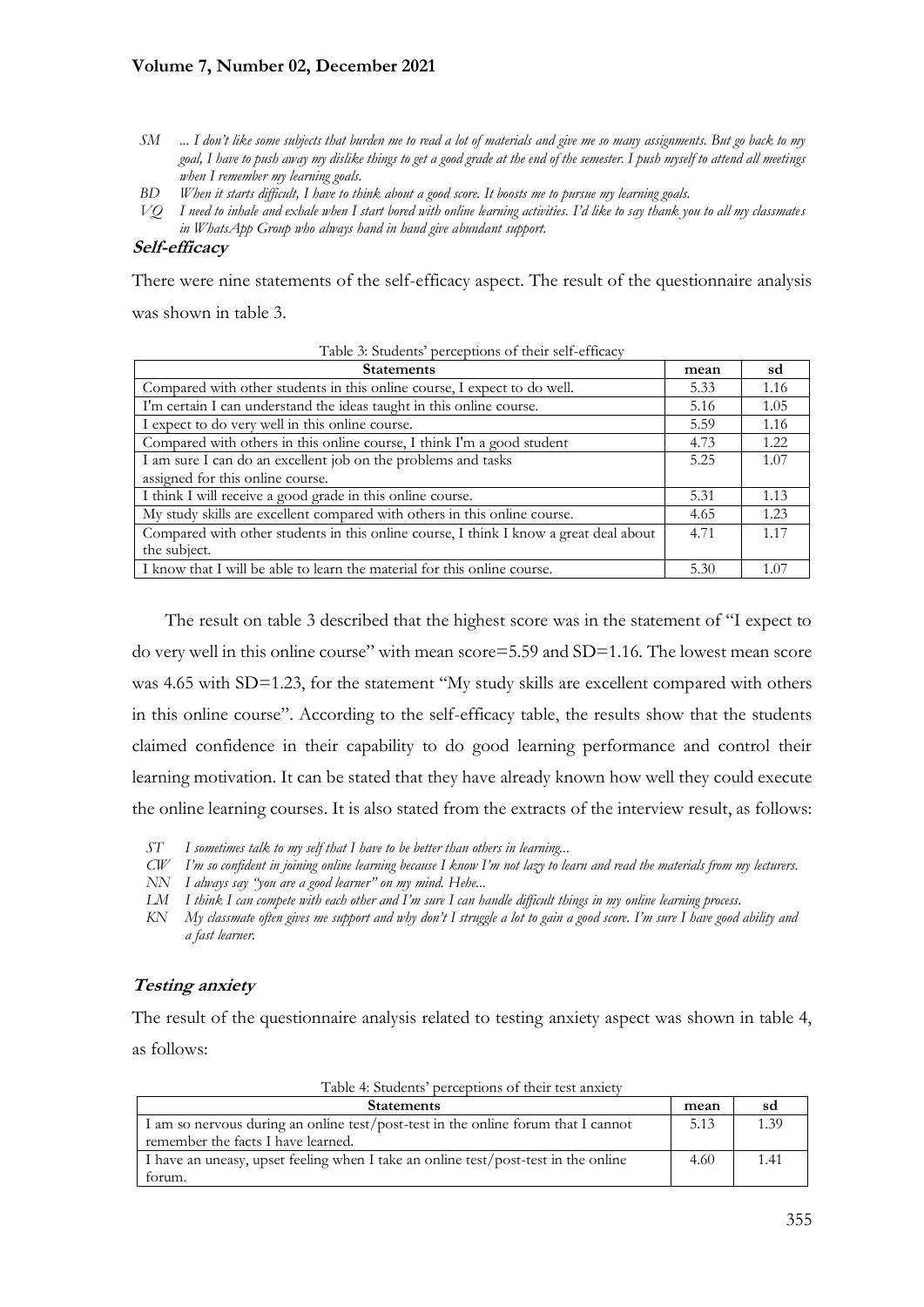| I worry a great deal about an online test/post-test in the online forum.             | 5.02 | 1.29 |
|--------------------------------------------------------------------------------------|------|------|
| When I take an online test/post-test in the online forum, I think about how poorly I | 4.83 | 1.41 |
| am doing.                                                                            |      |      |

Based on table 4, the highest mean score was 5.13 points, with SD=1.39 and the lowest mean score was 4.60, with SD=1.41. Most students showed their anxiety toward their learning performances when they did an online test or submitted a post-test in the online forum. Thus, they seemed to be afraid to gain unsatisfying results from the test. It is seen from the extracts of the interview result, as follows:

- *FH Honestly, when I see there is a limitation of time to answer the questions in our systems, I make me feel nervous and I lost my concentration to answer the questions.*
- *MP I always worry when my lecturers give me essay questions because I have to recall what I have learned before. I need to reopen the downloaded material and find the answer to all essay questions.*
- *WN Even though I have a good preparation before the online test, I'm still afraid that I will get a bad score at the end. During the test, I always recheck my answers three times before the test ends...*
- *KK .... I worry about the final result. What if it is a bad score,...*

In general, motivation is one of the influential reasons for taking the course, attending the course, and showing performance outcomes. It is considered as a mediating role in resulting in student's competent performances and creating interests in the course activity (Schunk et al., 2008). Zheng et al., 2018 assert that learners' motivational self-system is regarded as a positive predictor for their online learning.

Based on Littlejohn et al. (2016), the main motivation for students in their study were: (1) relevance to work, (2) for their professional development and to enrich their skill set, (3) an enjoyment for their learning process, and (4) to support their career development. In the online learning environment, students' ability to improve their willingness to engage in the course and complete all academic activities has been seen as an important aspect of understanding their learning and performance. It is in line with Sari (2020) who states that students' accomplishments to do online learning activities may affirm their consistency to perform their enthusiasm to achieve the learning goals. Thus, students' motivation has been linked to successful learning (Clayton et al., 2010).

In this present study, motivational beliefs have three distinct motivational aspects such as persistence, self-efficacy, and test anxiety. The findings on the students' perceptions of persistence aspects show that the students provided responses concerning their interest in doing online learning activities and perceived importance of online course tasks and preference for the challenge and mastery goals of learning. They also showed positive responses to the selfefficacy aspects since they perceived learning competences and confidence in their performance of the online class.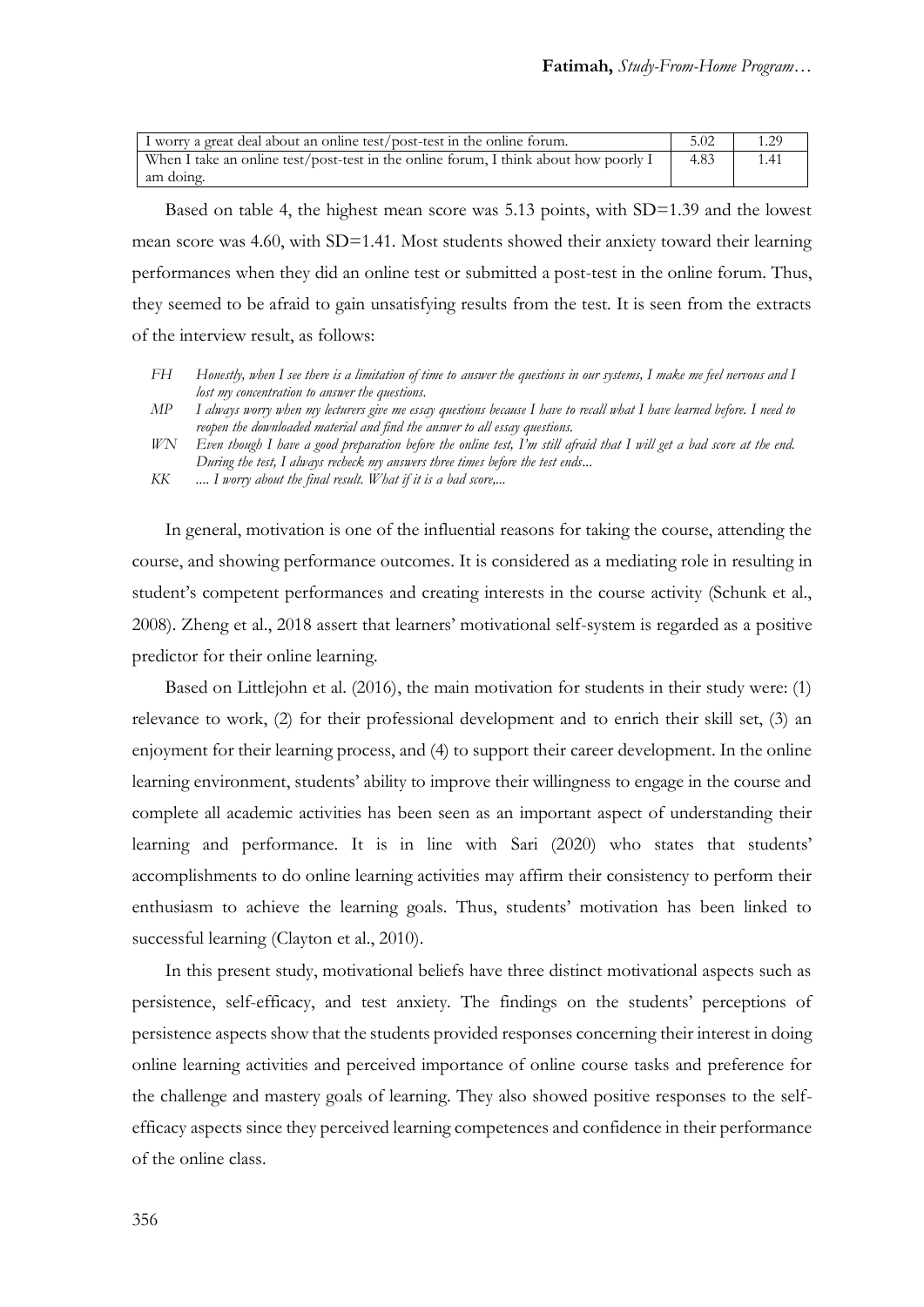Self-efficacy reflects the extent to which a student feels confident in their learning skills to complete and participate in the online learning activities, their learning skills to do something in a determined way, and students' determination and discipline when doing online learning activities. On the other side, the test anxiety showed the students' worries about the tests during online class and their cognitive interference on the tests. These findings were connected to Littlejohn et al.  $(2016)$  and Tseng & Tsai  $(2010)$ .

# **E.CONCLUSION**

In light of the findings, there are different belief systems among the students at the college level that might often explain why the students act their motivating learning strategies in different ways. The students also are required to be skillfully managers using their persistence, self-efficacy, and test anxiety to achieve their learning goals so that their motivation keeps at a pace. To conclude, the dynamics of students' motivational beliefs in online environments are more complex than expected. Further studies might be undertaken to unveil the complexity of the motivational factors. These findings hopefully can generate more meaningful pedagogical implications for language instructors and technology providers.

### **REFERENCES**

- Aminatun, D., & Oktaviani, L. (2019). Memrise: Promoting Students' Autonomous Learning Skill through Language Learning Application. *Metathesis: Journal of English Language, Literature, and Teaching*, *3*(2), 214–223.<https://doi.org/10.31002/metathesis.v3i2.1982>
- Ayu, M. (2020). Online Learning: Leading E-Learning at Higher Education. *The Journal of English Literacy and Education*, *7*(1), 47–54.<https://doi.org/10.36706/jele.v7i1.11515>
- Bandura, A. (1997). Self-Efficacy: The Exercise of Control. In *New York: W. H. Freeman and Company*.<https://doi.org/10.1891/0889-8391.13.2.158>
- Clayton, K., Blumberg, F., & Auld, D. P. (2010). The Relationship between Motivation, Learning Strategies and Choice of Environment whether Traditional or including an Online Component. *British Journal of Educational Technology*, *41*(3), 349–364. <https://doi.org/10.1111/j.1467-8535.2009.00993.x>
- Fathiyah, H. I., Amiruddin, A. N., Khan, F., & Venzano, F. (2020). Language Learning Strategies (LLS) Used by Malaysian, Pakistani, and Italian ESL Learners: Comparing to Indonesian EFL Learners. *English Language in Focus (ELIF)*, *2*(2), 87–96. <https://doi.org/10.24853/elif.2.2.87-96>
- Kizilcec, R. F., Piech, C., & Schneider, E. (2013). Deconstructing Disengagement: Analyzing Learner Subpopulations in Massive Open Online Courses. *ACM International Conference Proceeding Series*, 170–179.<https://doi.org/10.1145/2460296.2460330>